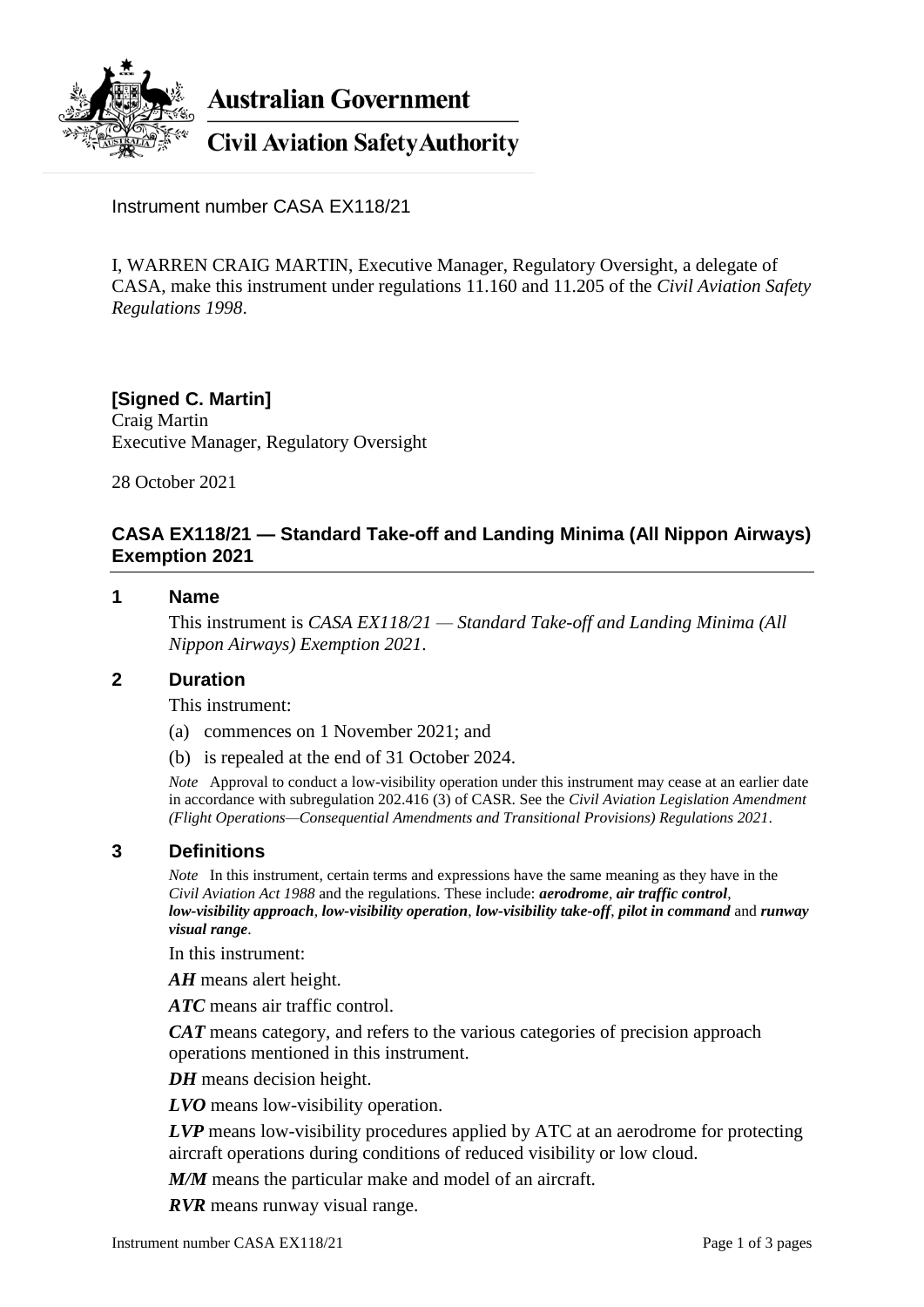# **4 Application**

This instrument applies in relation to All Nippon Airways Co Ltd of Tokyo, Japan, ARN 502994 (the *exempted operator*), if:

- (a) the exempted operator conducts a flight to or from an aerodrome in any of the following kinds of aircraft (the *aircraft*): B787-8, B787-9; and
- (b) ATC at the aerodrome has informed the pilot in command of the aircraft that LVP are in force.

# **5 Exemptions**

- (1) The exempted operator is exempt from compliance with subregulations 257 (3) and (4) of CAR in relation to the flight.
- (2) The pilot in command of the aircraft is exempt from compliance with subregulations 257 (3) and (4) of CAR in relation to the flight.

## **6 Conditions**

- (1) It is a condition of the exemption in subsection  $5(1)$  that the exempted operator ensures compliance with the requirements mentioned in subsection (3).
- (2) It is a condition of the exemption in subsection 5 (2) that the pilot in command of the aircraft ensures compliance with the requirements mentioned in subsection (3).
- (3) The requirements are:
	- (a) the aircraft must comply with the meteorological minima for LVO and associated requirements set out in Schedule 1; and
	- (b) the requirements for LVO mentioned in Schedule 2.

## **Schedule 1 Operating minima for LVO**

## **Low-visibility take-off minimum**

1 An aircraft of a kind mentioned in column 1 of Table 1 must not conduct a low-visibility take-off from the aerodrome if the reported RVR for the take-off is less than the meteorological minimum mentioned in column 2 of the Table.

#### **Table 1: Low-visibility take-off minimum**

| <b>Aircraft M/M</b>            | <b>Meteorological minimum</b> |  |
|--------------------------------|-------------------------------|--|
| $\left(\text{column 1}\right)$ | $\alpha$ (column 2)           |  |
| B787-8, B787-9                 | 200 m                         |  |

## **Low-visibility approach minima**

- 2 An aircraft of a kind mentioned in column 1 of Table 2, when conducting a low-visibility approach operation mentioned in column 2 of the Table for the purpose of landing the aircraft:
	- (a) has the RVR meteorological minimum mentioned in column 3 of the Table for the low-visibility approach operation; and
	- (b) must apply the DH or AH mentioned in column 4 of the Table for the low-visibility approach operation.